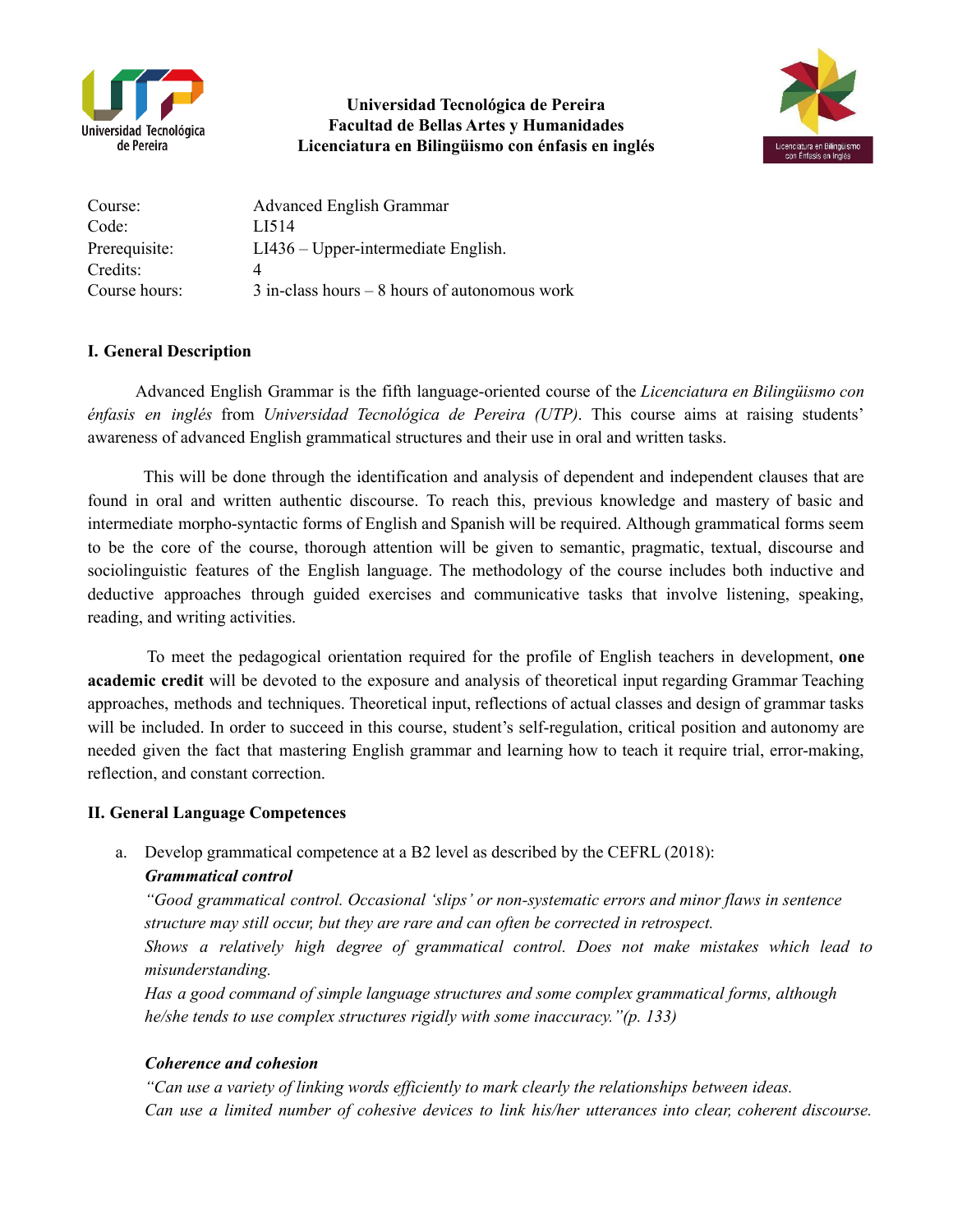*Though there may be some 'jumpiness'in a long contribution.*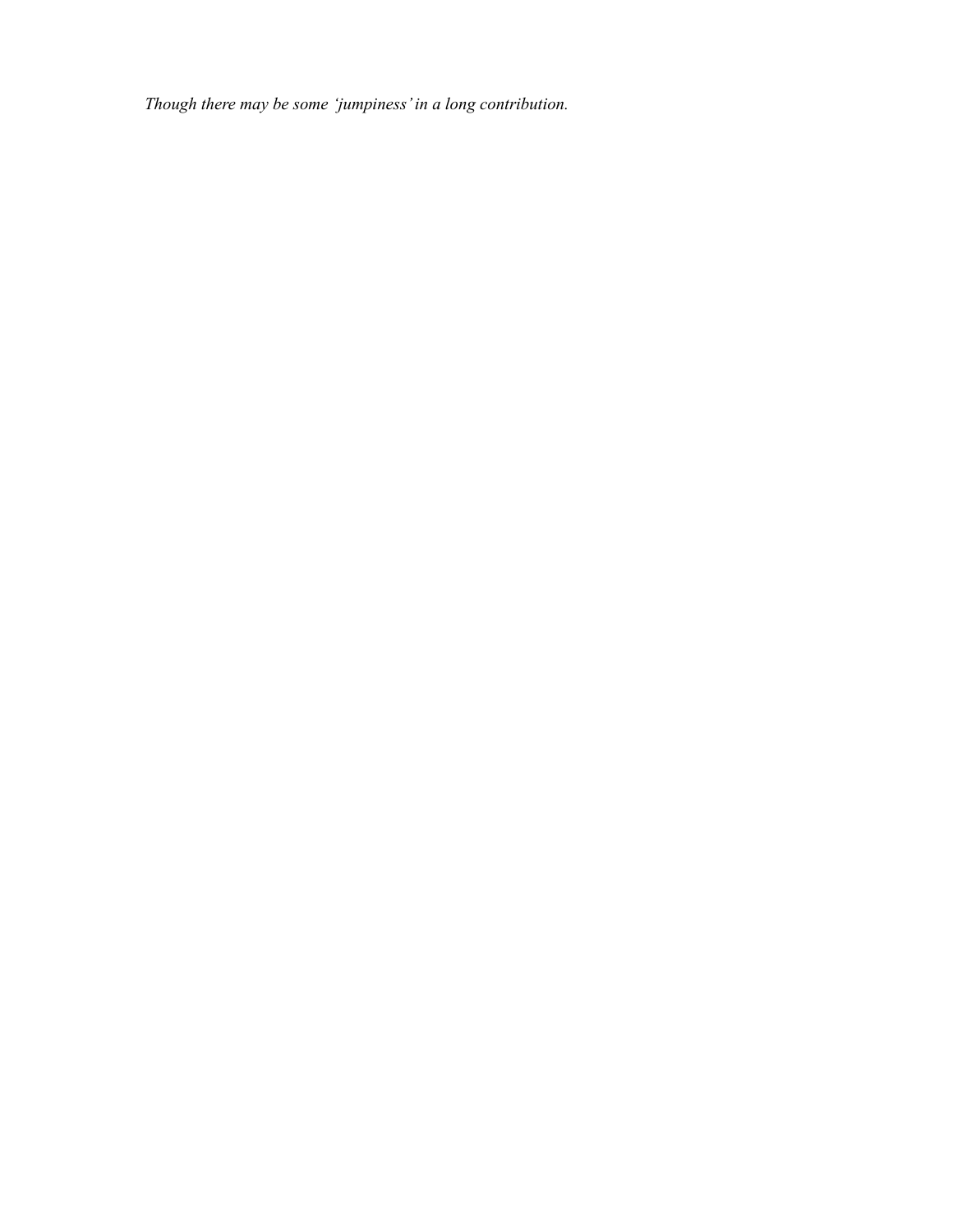*Can produce text that is generally well-organized and coherent, using a range of linking words and cohesive devices. Can structure longer texts in clear, logical paragraphs."(p.142)*

- b. Establish relationships between Spanish and English grammatical features.
- c. Acquire critical thinking skills for analyzing sentences and paragraphs.
- d. Demonstrate basic teaching competences to design and implement English units around key grammatical items.

## III. **Specific Language**

## **Competences Reading and**

## **listening**:

- *● Listening*: "*Can understand recordings in the standard form of the language likely to be encountered in social, professional or academic life and identify speaker viewpoints and attitudes as well as the information content."(CEFRL, 2018, p. 59)*
- *● Reading: "Can recognize dif erent structures in discursive text: contrasting arguments, problemsolution presentation and cause-ef ect relationships." (CEFRL, 2018, p. 63)*
- *● Inferencing: "Can use a variety of strategies to achieve comprehension, including listening for main points; checking comprehension by using contextual clues." (CEFRL, 2018, p. 67)*

## **Writing:**

- Write simple, complex and compound complex sentences that are grammatically accurate while maintaining coherence and cohesion in a text.
- *● "Can often retrospectively self-correct his/her occasional 'slips' or non-systematic errors and minor flaws in sentence structure." (CEFRL, 2018, p. 80)*

# **Speaking:**

- Use accurate, fluent and coherent utterances in informal and formal communicative and academic situations.
- Maintain successful oral interaction by associating independent and dependent clauses.
- $\bullet$  "Can give a clear, prepared presentation, giving reasons in support of or against a particular point of *view and giving the advantages and disadvantages of various options.*
- Can take a series of follow up questions with a degree of fluency and spontaneity which poses no strain *for either him/herself or the audience." (CEFRL, 2018, p. 74)*

# **Teaching practicum:**

• Design, monitor and test learning tasks around a grammatical category based on grammar teaching approaches studied in the course.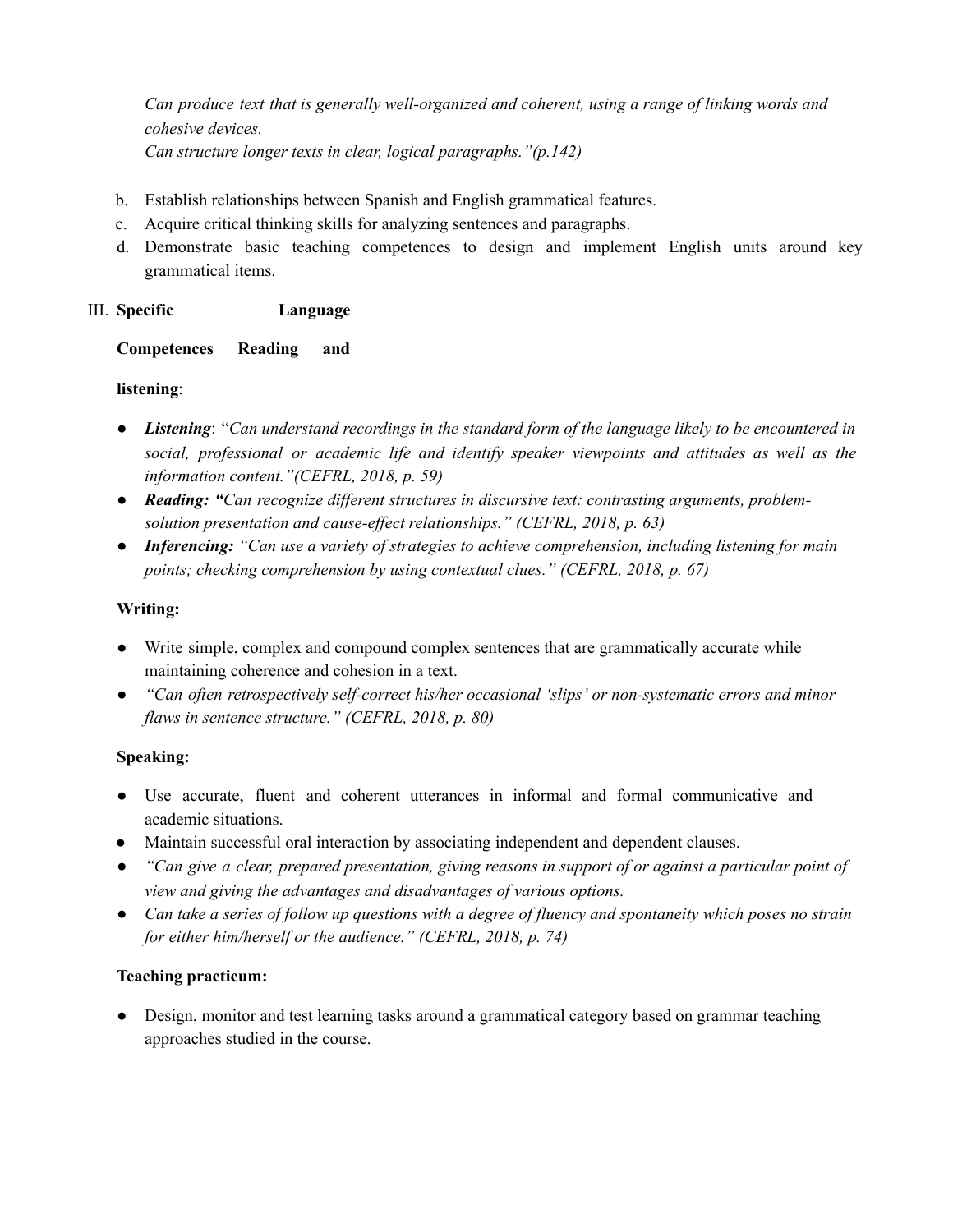# **IV. Learning outcomes**

| Learning Outcomes Licenciatura en                                                                                                                                                                                                                                                                                                                                                                                                                                                                                                              | Learning outcomes Intermediate English course: At the end                                                                                                       |  |  |  |
|------------------------------------------------------------------------------------------------------------------------------------------------------------------------------------------------------------------------------------------------------------------------------------------------------------------------------------------------------------------------------------------------------------------------------------------------------------------------------------------------------------------------------------------------|-----------------------------------------------------------------------------------------------------------------------------------------------------------------|--|--|--|
| <b>Bilingüismo</b>                                                                                                                                                                                                                                                                                                                                                                                                                                                                                                                             | of the semester, students will be able to:                                                                                                                      |  |  |  |
| 1. Utiliza el español y el inglés con altos<br>niveles de suficiencia en el ámbito<br>social, académico y profesional, y con<br>consciencia intercultural relacional,<br>funcional y crítica.                                                                                                                                                                                                                                                                                                                                                  | - Advanced English Grammar students will be able to use<br>English language in an advanced way applying the theoretical<br>concepts seen throughout the course. |  |  |  |
| Plantea e implementa, de forma flexible<br>2.<br>y creativa, actividades de enseñanza y<br>aprendizaje que generen ambientes<br>propicios para el desarrollo de procesos<br>bilingües de los estudiantes, aplicando<br>saberes generales y pedagógicos, las<br>teorías de la lingüística aplicada y la<br>didáctica de las lenguas, las políticas<br>educativas y lingüísticas para responder<br>a las necesidades cognitivas,<br>lingüísticas, afectivas, socio-culturales y<br>económicas de diversos contextos<br>educativos/los educandos. | - Design appropriately grammar units that involve inductive<br>and deductive approaches.                                                                        |  |  |  |
| 3. Incorpora reflexivamente y con criterio<br>pedagógico el uso de las TIC en el<br>desarrollo de procesos educativos.                                                                                                                                                                                                                                                                                                                                                                                                                         | Recognize, share and select ICT tools to<br>foster autonomous meaningful learning.                                                                              |  |  |  |
| Analiza, diseña y adapta instrumentos y<br>4.<br>estrategias para evaluar y autoevaluar<br>tanto el desarrollo bilingüe y bicultural<br>de los estudiantes como su propia<br>práctica educativa a fin de reflexionar y<br>plantear acciones de mejora que<br>promuevan su desarrollo profesional.                                                                                                                                                                                                                                              | Evaluate her/his own professional development<br>through theoretical and practical tasks related to<br>teaching components                                      |  |  |  |
| 5. Construye, gestiona e implementa<br>propuestas estratégicas de trabajo en su<br>campo profesional fundamentadas en<br>principios disciplinares, pedagógicos,<br>investigativos e interculturales como<br>resultado del trabajo colaborativo en el<br>que hace uso de sus fortalezas,<br>habilidades propias y del colectivo.                                                                                                                                                                                                                | Make group decisions regarding the development<br>of tasks.                                                                                                     |  |  |  |
| 6. Apropia criterios de sostenibilidad<br>ambiental en la vida profesional y                                                                                                                                                                                                                                                                                                                                                                                                                                                                   | Foster environmental sustainability through the<br>-<br>practice of a no paper policy.                                                                          |  |  |  |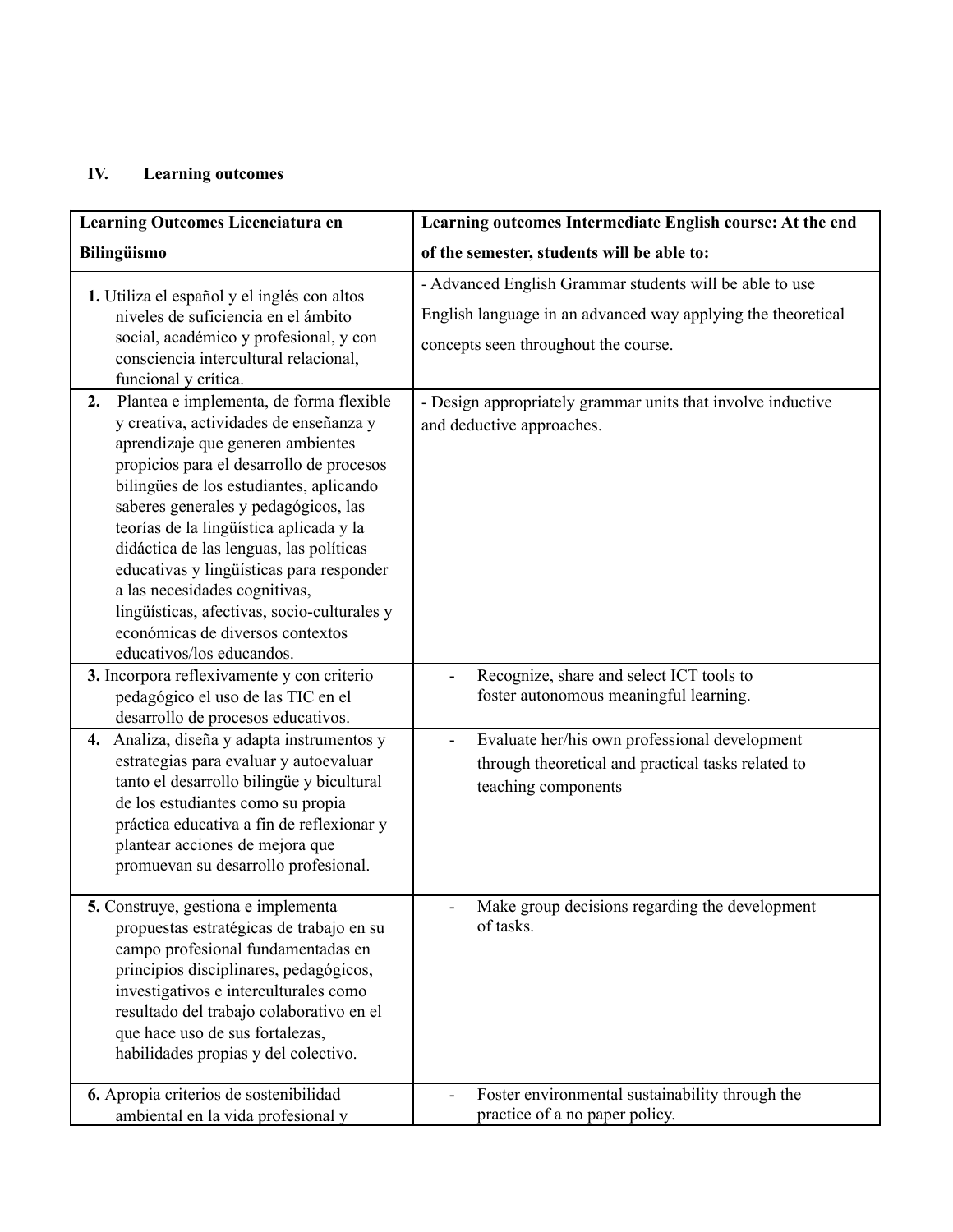| cotidiana | Raise awareness about the various    |
|-----------|--------------------------------------|
|           | environmental issues in our society. |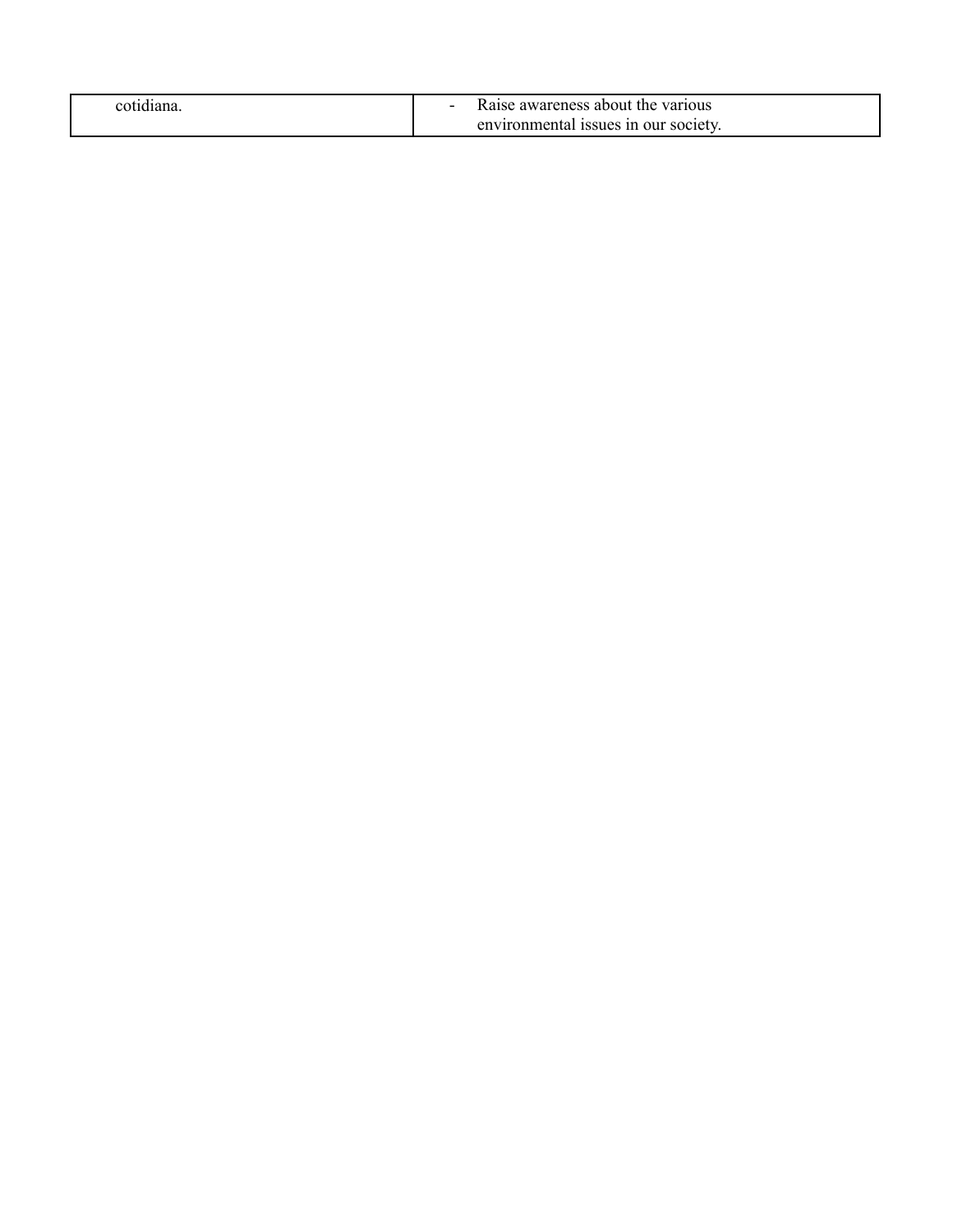## **V. Content units:**

| <b>UNITS</b>                                      | Timetable      |
|---------------------------------------------------|----------------|
| Unit 1: The place of grammar                      | Week 1         |
| What is grammar?                                  |                |
| Language levels; where is grammar?                |                |
| English vs Spanish grammar                        |                |
| Advanced grammar course syllabus and guidelines   |                |
| Unit 2: Adverb clauses:                           | Weeks $2-5$    |
| Time and Place<br>$\bullet$                       |                |
| <b>Reason and Result</b>                          |                |
| Concession:                                       |                |
| • Contrast and Opposition                         |                |
| Review and practice                               |                |
| Partial exam 1                                    | Week 6         |
| Unit 3: Communicative competence and grammar use  | Week 7         |
| Unit 4: Approaches in grammar teaching: (1 hour)  | Week 8         |
| A sample of an inductive grammar lesson           |                |
| Unit 5: Grammar tasks' design: Workshop (2 hours) |                |
| Unit 6: Noun clauses:                             | Weeks $9 - 12$ |
| Roles in sentence construction                    |                |
| Functions                                         |                |
| Review and practice                               |                |
| Partial exam 2                                    | Week 13        |
| Unit 7: Adjective clauses:                        | Weeks 14 - 16  |
| Defining and non-defining<br>$\bullet$            |                |
| Subject and object patterns                       |                |
| Possessive, qualitative and quantitative          |                |
| Review and practice                               |                |

# **VI. Methodology**

This course is designed based on Content-based approach, particularly with a language-driven emphasis. It involves not only the development of linguistic competences but also the learning of socio-cultural and pedagogical themes related to the professional development of English pre-service teachers. Learners develop communicative skills (listening, reading, speaking, and writing) and are aware of structural items of English language through exposure to theory related to English Grammar teaching. Both inductive and deductive approaches for grammar teaching are applied in every session of the course.

There is also a social constructivist approach in the course evidenced through activities such as debates, discussions, workshops and material design in which group work is essential to achieve determined goals, promoting a learning scenario of cooperation. Hence, the learner has an active role in his/her learning process. In the same line, the content proposed in the course permits the constant reflection upon learners' professional growth, considering critical perspectives in the field of ELT as well as awareness on how to articulate sociolinguistic and pragmatic elements for the teaching of grammar.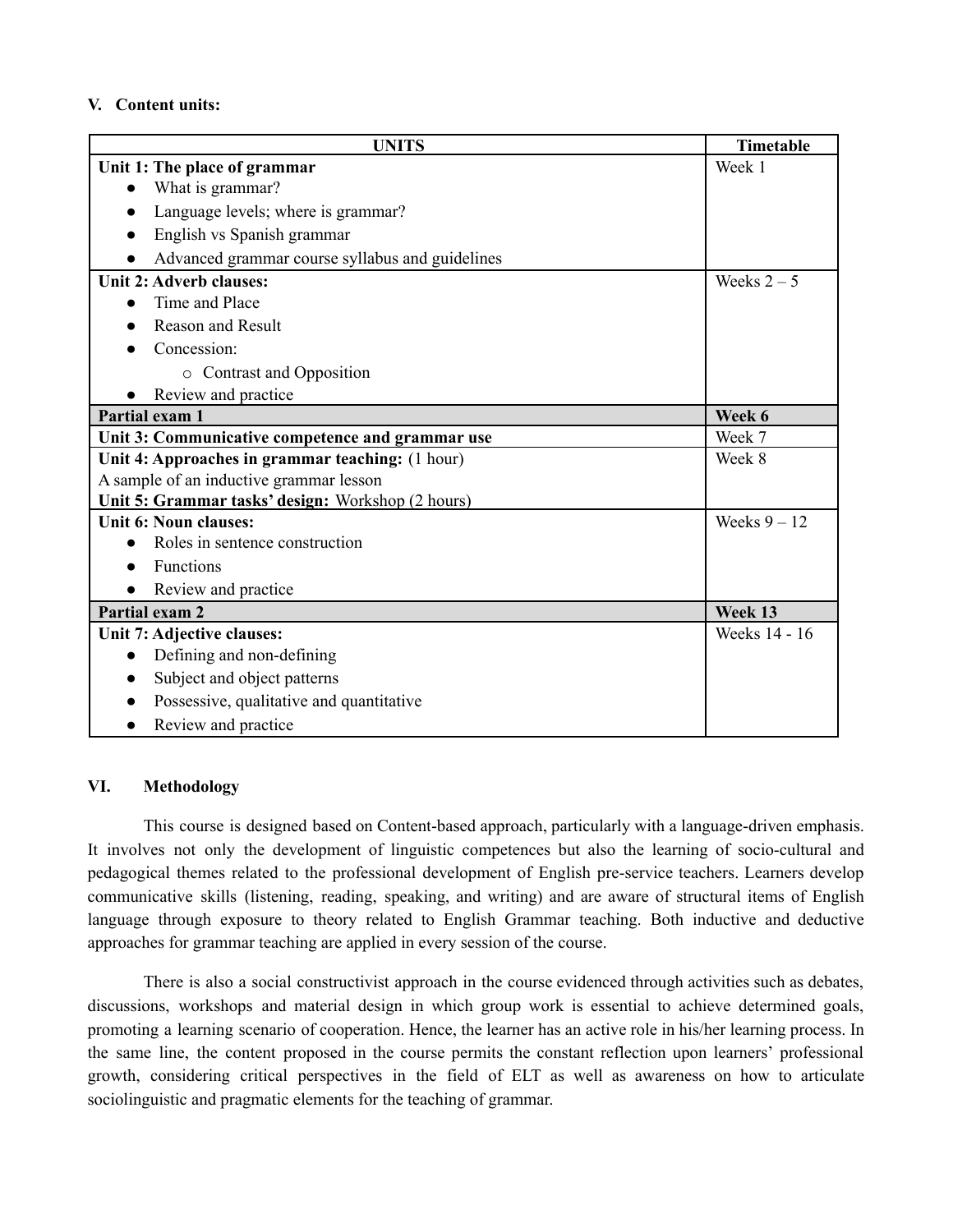A **Formative Teaching practicum** scenario is provided through which students explore concepts regarding English grammar from linguistic and didactic perspectives. They must apply that knowledge in the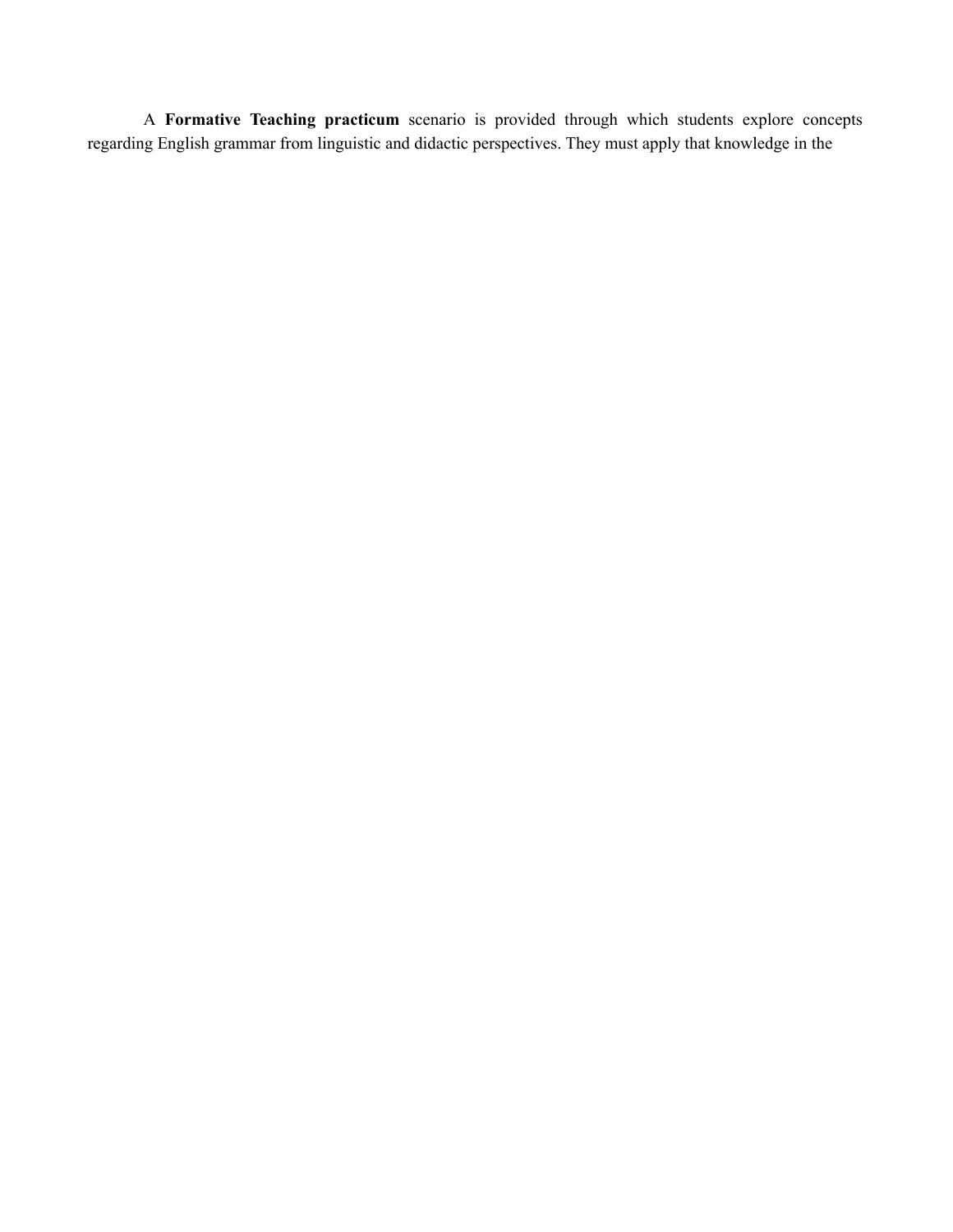design and implementation of an English grammar task, using an inductive approach, with students of English from different institutions or schools. One academic credit will be assigned for this type of practicum.

## **Procedures:**

**In-class work:** During the 3 in-class hours, students are exposed to diverse type of input in order to activate knowledge of focused grammar elements and pedagogical aspects for teaching it. Reading, writing, listening and speaking activities are included. During the sessions, students observe, practice and analyze target grammar/pedagogical topics throughout controlled exercises. During the second half of the course, students are expected to use that knowledge of grammar and the teaching of it to 1) perform tasks which call for specific grammar items studied during the course and 2) reflect upon grammar teaching issues.

Another essential aspect for the development of the course is feedback. The students will give and receive guided feedback on the exercises they complete in and out of class. The feedback will come from each other and the teacher. By means of these sources of feedback, the course will be a learning community more than a group of individual teachers in development.

**Out-of-class work:** During the 8 out-of-class hours, students will practice based on the input they have received by doing specific tasks which will, in turn, empower their use of advanced English grammar and development of teaching competences. Part of this time will be used for interacting with the monitor of the course. They will also use this time to design a grammatical task that must be piloted.

**Important note:** The course has a technological component that is based on constant communication via email and an LMS. The professor and students will commit to use the LMS Schoology® as a learning platform for the course. In case that unexpected situations come about during the semester, Schoology® will be used as the main mean of communication and for the development and submission of tasks. Exceptions will be considered according to students' physical, cognitive or psychological traits for interacting with the platform.

These strategies are expected to help develop autonomous learning, to establish different channels of communication, and to enhance a possibility of asynchrony in class.

### **VII. Course assessment:**

Assessment in this course will be:

- Formative: Continuous feedback will be provided during classroom activities such as drills, mock tests and class design in written and oral form. The feedback will not be quantifiable but provided to contribute to learners' grammatical and teaching awareness. This will be given by peers and the teacher. Constant reflection will be requested upon error-making, rule-discovery exercises and observation of actual English classes in real-life settings.
- Summative and continuous: The assigned products will be collected and assessed at different moments of the course. For example, exercises of gap-filling, cloze-text, error correction, sentence transformation, a grammar task and partial tests will be collected and administered at specific moments of the course. These will be weighted and graded, so the scores are accumulated as parts of a total that ranges between 0.0 and 5.0. The following table includes the products, expected submission times and their weights.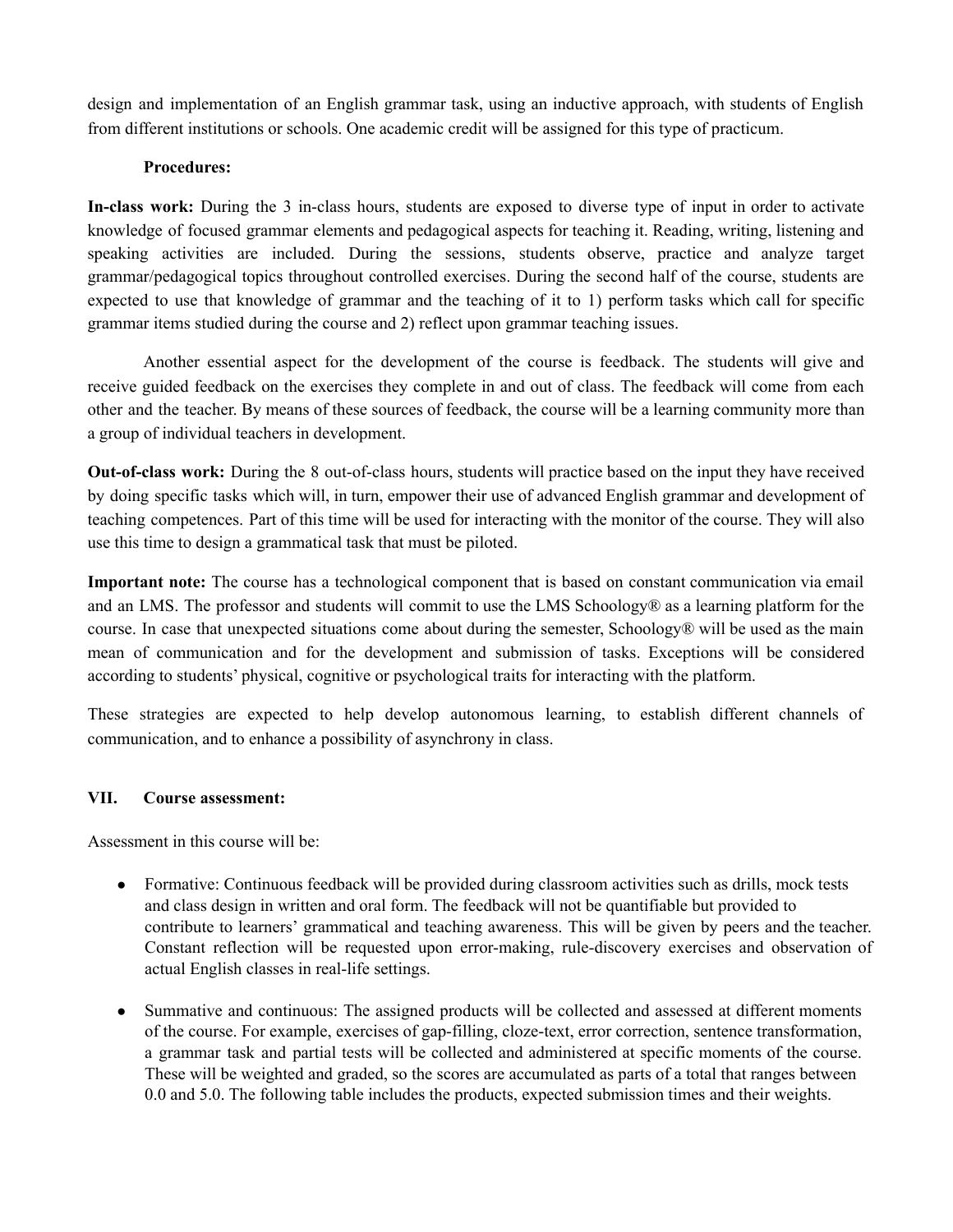| <b>Linguistic component</b><br>products                                                                                                        | Weight | Time             | <b>Teaching practicum products</b>                                                                                                                                          | Weight | <b>Time</b> |
|------------------------------------------------------------------------------------------------------------------------------------------------|--------|------------------|-----------------------------------------------------------------------------------------------------------------------------------------------------------------------------|--------|-------------|
| 1. Partial test 1: Compulsory<br>test that will evaluate <b>adverb</b><br>clauses use through<br>communicative and academic<br>tasks.          | 20%    | Week 6           | 6. Grammatical task based on<br>inductive approach: Based on<br>theoretical foundations covered in<br>the course, a complete task for<br>learning and practicing            | 15%    | Week 15     |
| 2. Controlled grammar exercises<br>(virtual and in-class)                                                                                      | 10%    | Week $2-7$       | determined grammatical aspects<br>will be designed and piloted with                                                                                                         |        |             |
| 3. Partial test 2: Compulsory<br>test that will evaluate noun<br>clauses use through<br>communicative and academic<br>tasks.                   | 20%    | Week 13          | controlled groups. Scores will be<br>based on criteria related to<br>theoretical application, demands,<br>meaningful content, creativity,<br>variety and users' evaluation. |        |             |
| 4. Final test: Compulsory test<br>that will evaluate adverb, noun<br>and adjective clauses use<br>through communicative and<br>academic tasks. | 25%    | Week 18          |                                                                                                                                                                             |        |             |
| 5. Controlled grammar exercises<br>(virtual and in-class)                                                                                      | 10%    | Weeks 8 to<br>16 |                                                                                                                                                                             |        |             |

# **VIII. Materials**

A digital monolingual dictionary (mobile app) or a physical monolingual dictionary.

Texts and worksheets that students will be provided via email or through the LMS (Learning Management System) Schoology®.

Portfolio: a binder in which students will keep record of exercises, feedback, mock tests, theoretical input and tasks designed.

Recycled paper (block sheets) will be used for learners to develop their written exercises.

The students and professor will use selected input from textbooks, content books and/or articles. Some input will be presented digitally considering all the copyright laws as pertinent.